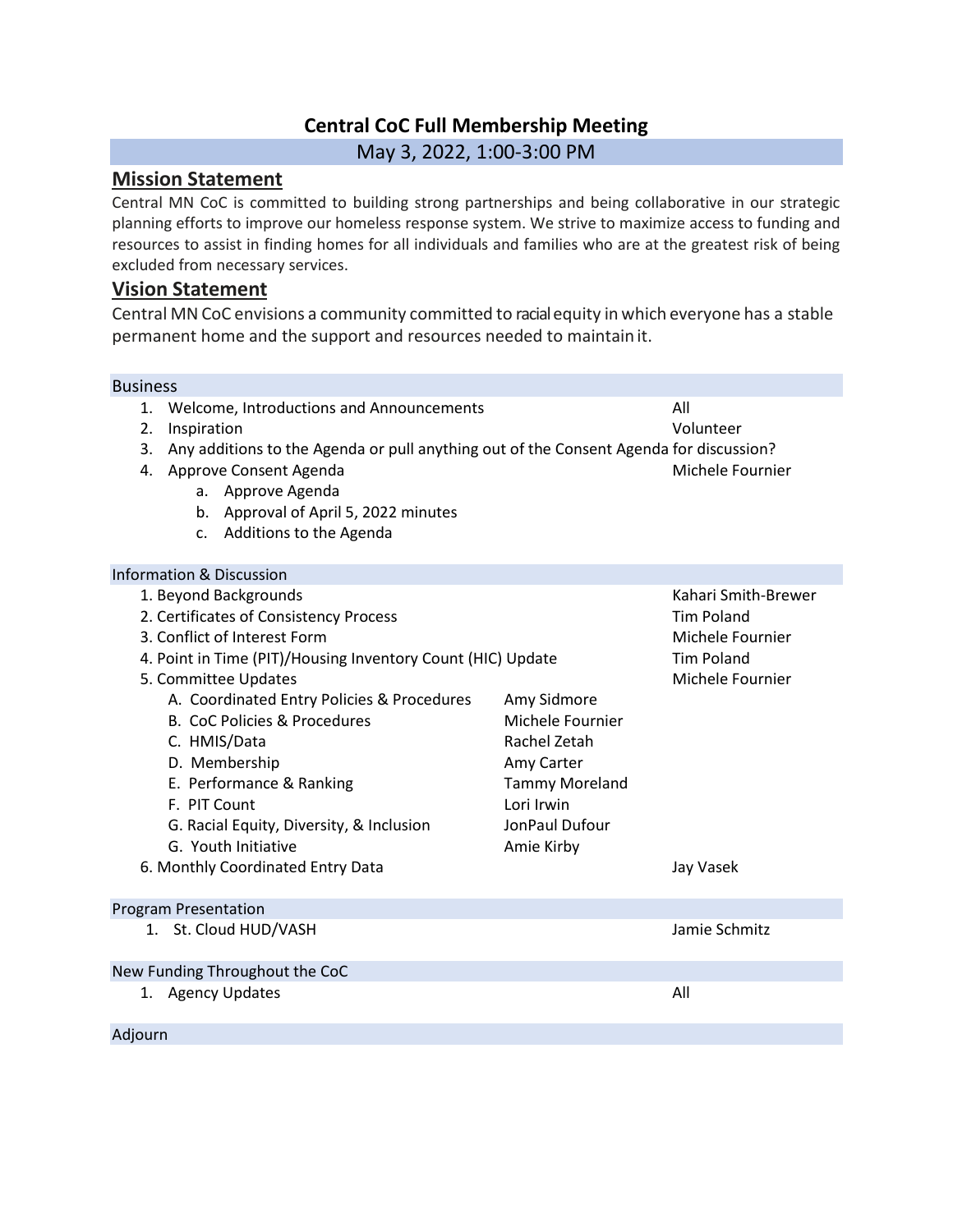|                |                                                                                                                  |                |     |     |     |              |              |   | <b>2022 Coordinated Entry Monthly Meeting</b> |              |   |   |              |  |  |
|----------------|------------------------------------------------------------------------------------------------------------------|----------------|-----|-----|-----|--------------|--------------|---|-----------------------------------------------|--------------|---|---|--------------|--|--|
|                | <b>Ages on Priority List</b>                                                                                     |                |     |     |     |              |              |   |                                               |              |   |   |              |  |  |
| <b>Ages</b>    | 21-Dec Jan.26   Feb.22   Mar.22 Apr<br>Jul<br>Sep<br>Jun<br><b>Oct</b><br><b>Nov</b><br><b>Dec</b><br>May<br>Aug |                |     |     |     |              |              |   |                                               |              |   |   |              |  |  |
| 18-24          | 34                                                                                                               | 29             | 36  | 34  | 38  |              |              |   |                                               |              |   |   |              |  |  |
| 60+            | 32                                                                                                               | 21             | 25  | 23  | 24  |              |              |   |                                               |              |   |   |              |  |  |
| 50-59          | 39                                                                                                               | 33             | 40  | 42  | 45  |              |              |   |                                               |              |   |   |              |  |  |
| 40-49          | 74                                                                                                               | 68             | 65  | 72  | 80  |              |              |   |                                               |              |   |   |              |  |  |
| 30-39          | 102                                                                                                              | 96             | 99  | 109 | 110 |              |              |   |                                               |              |   |   |              |  |  |
| 20-29          | 74                                                                                                               | 74             | 80  | 77  | 84  |              |              |   |                                               |              |   |   |              |  |  |
| 19<            | $\overline{7}$                                                                                                   | 7              | 9   | 10  | 10  |              |              |   |                                               |              |   |   |              |  |  |
| <b>Missing</b> | $\mathbf 0$                                                                                                      | $\overline{2}$ | 1   | 4   | 3   |              |              |   |                                               |              |   |   |              |  |  |
| Total          | 328                                                                                                              | 301            | 319 | 337 | 356 | $\mathbf{0}$ | $\mathbf{0}$ | 0 | 0                                             | $\mathbf{0}$ | 0 | 0 | $\mathbf{0}$ |  |  |

https://centralmnhousing-my.sharepoint.com/personal/jvasek\_cmhp\_net/Documents/CoC/Agendas & Minutes/CoC & CE Agendas/CoC Full Membership Agenda(2020 2021 Monthly Coordinated Entry Meeting Key Indicators1xlsx]2022 Evaluatio

|                                             | Importance of 30 Day Follow-Ups |       |                                  |       |       |     |      |      |   |                                            |   |  |   |  |
|---------------------------------------------|---------------------------------|-------|----------------------------------|-------|-------|-----|------|------|---|--------------------------------------------|---|--|---|--|
| Average Length of Time on The Priority List |                                 |       |                                  |       |       |     |      |      |   |                                            |   |  |   |  |
| 2022                                        |                                 |       |                                  |       |       |     |      |      |   |                                            |   |  |   |  |
|                                             |                                 |       | Dec. 2021 January February March |       | April | May | June | July |   | August September October November December |   |  |   |  |
| Top 10                                      | 889                             | 741   | 944                              | 938   | 786   |     |      |      |   |                                            |   |  |   |  |
| Top 20                                      | 735                             | 640   | 785                              | 776   | 674   |     |      |      |   |                                            |   |  |   |  |
| Top 30                                      | 651                             | 572   | 692                              | 688   | 607   |     |      |      |   |                                            |   |  |   |  |
| Top 40                                      | 590                             | 517   | 622                              | 620   | 560   |     |      |      |   |                                            |   |  |   |  |
| Top 50                                      | 541                             | 476   | 568                              | 569   | 492   |     |      |      |   |                                            |   |  |   |  |
| Average                                     | 681.2                           | 589.2 | 722.2                            | 718.2 | 623.8 | 0   | 0    | 0    | 0 |                                            | 0 |  | 0 |  |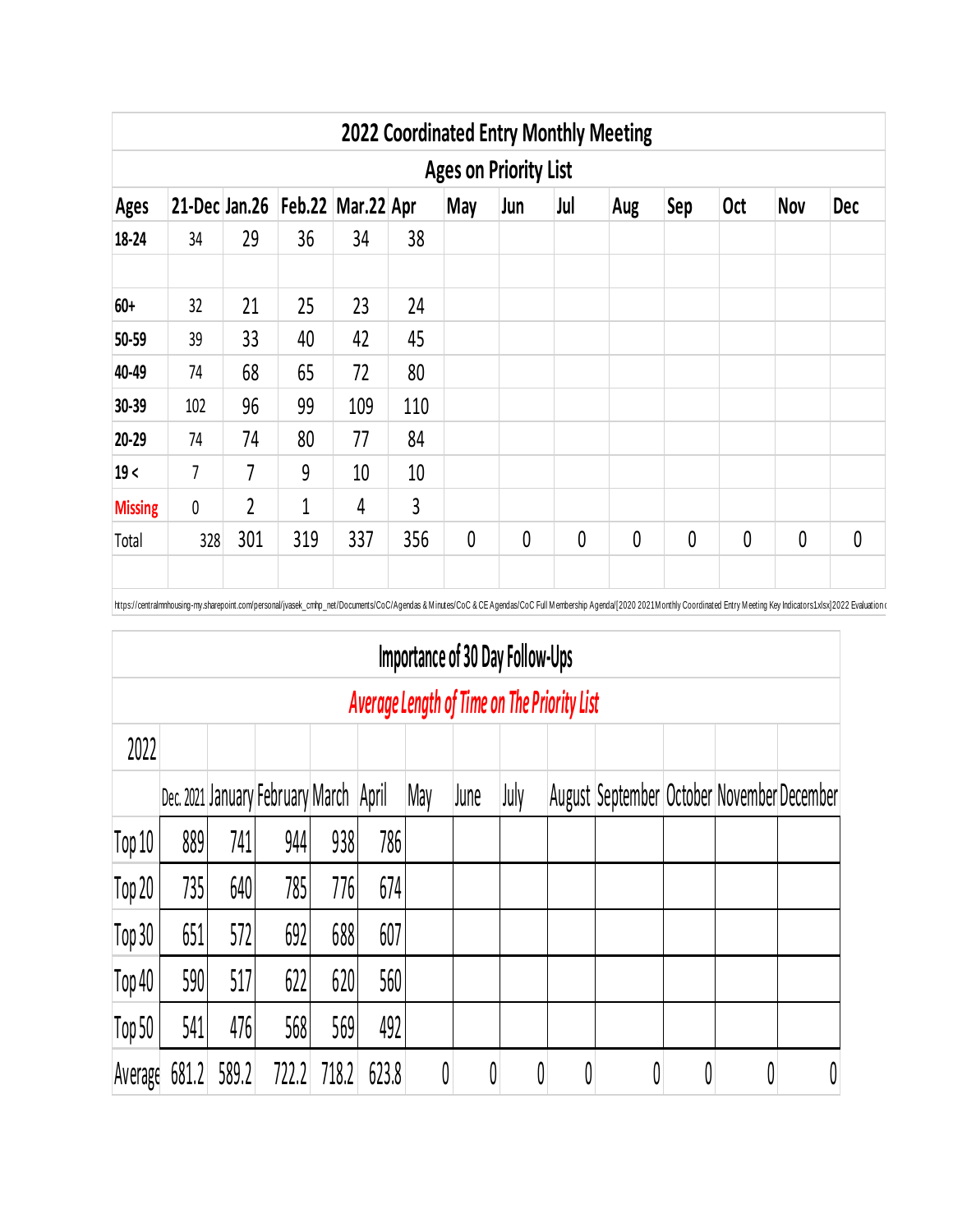|               |        |                             |     | 2022 Monthly Coordinated Entry Meeting Key Indicators |             |                                     |    |                                |    |                         |                                                       |
|---------------|--------|-----------------------------|-----|-------------------------------------------------------|-------------|-------------------------------------|----|--------------------------------|----|-------------------------|-------------------------------------------------------|
|               | Active | Google Total<br><b>Docs</b> |     | Homeless Ave. Days #3                                 |             | 3 <<br>Ave.<br><b>Days</b><br>on PL | #4 | 4 Ave.<br><b>Days</b><br>on PL | #5 | 5 Ave.<br>Days<br>on PL | <b>Monthly</b><br><b>Assessment</b><br><b>Numbers</b> |
| December (15) | 328    | 6                           | 334 | 178                                                   | 1           | 15                                  | 8  | 138                            | 36 | 174                     | 38                                                    |
| January (26)  | 301    | 4                           | 305 | 174                                                   | 0           | 0                                   | 15 | 116                            | 32 | 168                     | 45                                                    |
| February (22) | 319    | 6                           | 325 | 192                                                   | 0           | 0                                   | 17 | 139                            | 40 | 183                     | 49                                                    |
| March (22)    | 337    | 5                           | 342 | 195                                                   | $\mathbf 0$ | $\Omega$                            | 18 | 154                            | 42 | 151                     | 36                                                    |
| April (26)    | 356    | 5                           | 361 | 189                                                   | 1           | 13                                  | 20 | 161                            | 44 | 164                     | 42                                                    |
| May()         |        |                             | 0   |                                                       |             |                                     |    |                                |    |                         |                                                       |
| June ()       |        |                             | 0   |                                                       |             |                                     |    |                                |    |                         |                                                       |
| July ()       |        |                             | 0   |                                                       |             |                                     |    |                                |    |                         |                                                       |
| August ()     |        |                             | 0   |                                                       |             |                                     |    |                                |    |                         |                                                       |
| September()   |        |                             | 0   |                                                       |             |                                     |    |                                |    |                         |                                                       |
| October()     |        |                             | 0   |                                                       |             |                                     |    |                                |    |                         |                                                       |
| November ()   |        |                             | 0   |                                                       |             |                                     |    |                                |    |                         |                                                       |
| December()    |        |                             | 0   |                                                       |             |                                     |    |                                |    |                         |                                                       |
|               |        |                             | 0   |                                                       |             |                                     |    |                                |    |                         |                                                       |

|               | Number of Households on PL by County |                        |                        |   |         |               |                       |                 |    |        |                         |    |        |         |                               |   |    |         |                          |    |
|---------------|--------------------------------------|------------------------|------------------------|---|---------|---------------|-----------------------|-----------------|----|--------|-------------------------|----|--------|---------|-------------------------------|---|----|---------|--------------------------|----|
|               |                                      | <b>Northern Region</b> |                        |   |         |               | <b>Eastern Region</b> |                 |    |        | <b>Central Region</b>   |    |        |         |                               |   |    |         | On PL 350 Days or Longer |    |
|               | Cass                                 |                        | Crow Win Morrison Todd |   | Chisago | <b>Isanti</b> | Kanabec               | Mille Lacs Pine |    | Benton | <b>SherburneStearns</b> |    | Wright | Missing | Other County Northern Eastern |   |    | Central | Other CoC Total          |    |
| December (15) | 19                                   | 18                     | 2                      |   | 27      | 31            | 31                    | 23              | 50 | 12     | 4                       | 61 | 6      | 10      | 31                            | 1 | 18 | 16      | 8                        | 43 |
| January (26)  | 17                                   | 10                     | 3                      | O | 23      | 28            | 36                    | 18              | 49 | 6      | 9                       | 57 | 4      | 10      | 31                            |   | 8  | 8       |                          | 18 |
| February (22) | 14                                   | 10                     |                        |   | 27      | 28            | 40                    | 16              | 48 | 13     | 8                       | 66 | 5      | 9       | 29                            | 1 | 20 | 19      | 4                        | 44 |
| March (22)    | 17                                   | 4                      | 2                      |   | 28      | 26            | 41                    | 22              | 48 | 14     | 8                       | 76 | 3      | 13      | 32                            |   | 19 | 22      |                          | 47 |
| April ()      |                                      |                        |                        |   |         |               |                       |                 |    |        |                         |    |        |         |                               |   |    |         |                          | 0  |
| May ()        |                                      |                        |                        |   |         |               |                       |                 |    |        |                         |    |        |         |                               |   |    |         |                          | 0  |
| June ()       |                                      |                        |                        |   |         |               |                       |                 |    |        |                         |    |        |         |                               |   |    |         |                          | 0  |
| July()        |                                      |                        |                        |   |         |               |                       |                 |    |        |                         |    |        |         |                               |   |    |         |                          | 0  |
| August ()     |                                      |                        |                        |   |         |               |                       |                 |    |        |                         |    |        |         |                               |   |    |         |                          | 0  |
| September()   |                                      |                        |                        |   |         |               |                       |                 |    |        |                         |    |        |         |                               |   |    |         |                          | 0  |
| October()     |                                      |                        |                        |   |         |               |                       |                 |    |        |                         |    |        |         |                               |   |    |         |                          | 0  |
| November()    |                                      |                        |                        |   |         |               |                       |                 |    |        |                         |    |        |         |                               |   |    |         |                          | 0  |
| December      |                                      |                        |                        |   |         |               |                       |                 |    |        |                         |    |        |         |                               |   |    |         |                          | 0  |